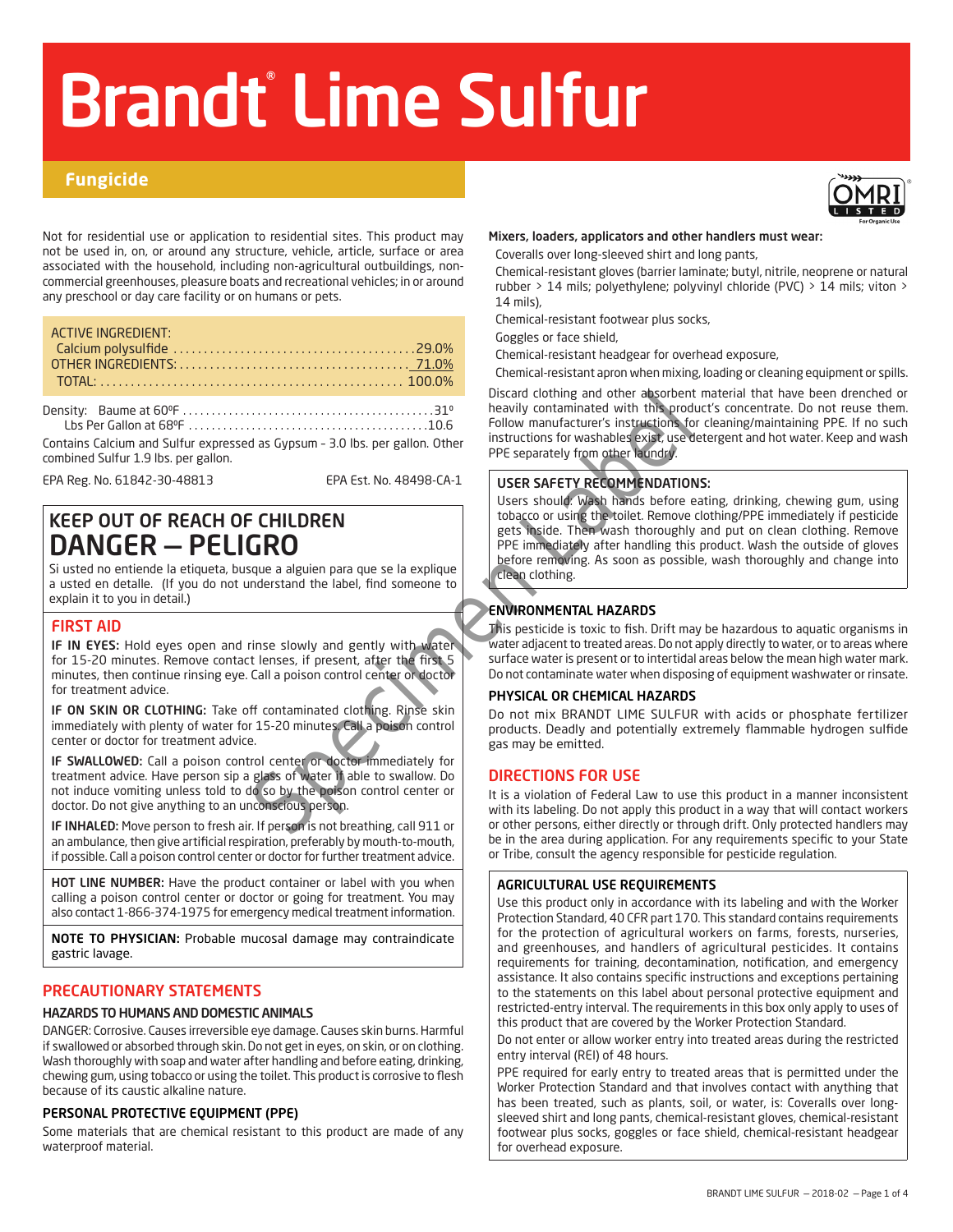### NON-AGRICULTURAL USE REQUIREMENTS

The requirements in this box apply to uses of this product that are NOT within the scope of the Worker Protection Standard for agricultural pesticides (40 CFR part 170). The WPS applies when this product is used to produce agricultural plants on farms, forests, nurseries, or greenhouses.

Do not enter or allow others to enter treated areas until sprays have dried.

### INSTRUCTIONS FOR USE

Some fruits and other plants are susceptible to injury from sulfur under certain climatic conditions. The user is advised not to use sulfur on any crop unless local use has proved that sulfur does not damage crops in that locality.

USE PRECAUTIONS: Do not use this product within 30 days of an oil spray at any stage other than dormant (deciduous only) unless prior experience in your immediate area has shown that shorter intervals will not result in phytotoxic injury. BRANDT LIME SULFUR may burn foliage when temperature is high; avoid applying this material during very hot periods of the day (above 85°F). Keep container tightly closed when not in use. If crust should form on the surface, break through the crust so product will pour.

RESTRICTIONS: Not for residential use or application to residential sites. This product may not be used in, on, or around any structure, vehicle, article, surface or area associated with the household, including non-agricultural outbuildings, non-commercial greenhouses, pleasure boats and recreational vehicles; in or around any preschool or day care facility or on humans or pets.

Examples the surface as a permanent stain and a feat perfect surface and a series of the surface state of the Such as Backhering Cardier and Surface and Surface and Surface and Surface and the surface are perfective to the Do not apply, or allow to drift, to painted surfaces as a permanent stain may result. Do not combine BRANDT LIME SULFUR with other pesticides unless previous experience has shown them to be compatible. If tank mixing, always follow the more restrictive label directions. This product cannot be mixed with any product containing a label prohibition against such mixing. Read entire label and use strictly in accordance with label directions.

Do not apply this product through any type of irrigation system.

Unless otherwise indicated, the following use rates are per 100 gallons of water. Where a rate range is given, use the higher rates when disease is severe or where disease was severe in the previous season.

Do not apply this product to harvested fruit.

### SPRAY DRIFT MANAGEMENT

A variety of factors including weather conditions (e.g., wind direction, wind speed, temperature, relative humidity) and method of application (e.g., ground, aerial, airblast, chemigation) can influence pesticide drift. The applicator and grower must evaluate all factors and make appropriate adjustments when applying this product.

### For groundboom applications:

WIND SPEED: Do not apply at wind speeds greater than 10 mph at the application site.

DROPLET SIZE: Apply as a medium or coarser spray according to the American Society of Agricultural Engineers (ASAE) 572 definition for standard nozzles (Medium and Coarse) and the minimum volume mean diameter (VMD) for spinning atomizer nozzles.

RELEASE HEIGHT: Apply using a nozzle height of no more than 4 feet above the ground or crop canopy.

### For airblast applications:

Sprays must be directed into the crop canopy, rather than above the canopy.Outward pointing nozzles should be turned off at row ends and when spraying outer rows. TEMPERATURE INVERSION: If applying at wind speeds less than 3 mph, the applicator must determine if a) conditions of temperature inversion exist, or b) stable atmospheric conditions exist at or below nozzle height. Do not make applications into areas of temperature inversions or stable atmospheric conditions. DILUTE SPRAY OR APPLICATION – For general dilute applications, use higher gallonage (100-400 gal/acre) on larger trees where required.

CONCENTRATE SPRAY OR APPLICATION – For concentrate spray applications, use 100 gal/acre. Restriction: When using concentrate sprays do not exceed 12 gallons of BRANDT LIME SULFUR per 100 gallons on a per acre basis. (Rust mites and scale insects have been shown to be more effectively controlled with dilute or semi-dilute applications.)

### **ALMONDS**

DORMANT for Powdery Mildew, Shothole—Apply 1 to 3 applications of 8 gallons at two week intervals between November 15 and December 15. DORMANT or DELAYED DORMANT for Scab (*Cladosporium carpophilum*) apply 8-16 gallons in 100 gallons per acre in a concentrate spray per acre. As a dilute spray apply 4 gallons. PRE-BLOOM, EARLY BLOOM and FULL BLOOM for Brown Rot Blossom Blight-Apply ¾ to 1½ gallons.

USE RESTRICTION FOR ALMONDS: Apply a maximum of 46 gallons of BRANDT LIME SULFUR (138 lbs of calcium polysulfide) per acre per year.

### **APPLES**

DORMANT for Blister Mite, Rust Mite, Brown Mite, European Red Mite and San Jose Scale—Apply 6 to 11 gallons, or 3 gallons plus 1 ½ gallons supreme or superior type oil spray. For Blister Mite and Rust Mite only—Apply 3 gallons. Apple Scab and Powdery Mildew are not controlled at this stage.

DELAYED DORMANT for Blister Mite, Rust Mite, Apple Scab, Brown Mite, Powdery Mildew—Apply 3 gallons. For Leaf Spot—Increase rate to 7 ½ to 10 gallons. (See Growing Season recommendation). For Scab only—Apply 1 ½ to 2 gallons, repeat in Pre-Pink and Pink stages.

PRE-PINK for Powdery Mildew, Apple Scab-Apply 2 to 3 gallons. For Apple Scab repeat in Pink stage. For Powdery Mildew see Pink stage recommendation. PINK for Powdery Mildew, Apple Scab—Apply 2 ½ gallons or 2 gallons plus 5 pounds of wettable sulfur. A Petal Fall application may be needed.

PRE-BLOOM for Blotch—Apply 2 gallons, repeat at Petal Fall, and again 10 days later. PETAL FALL for Blotch—(See Pre-Bloom directions)—Apply 2 gallons. Repeat in 10 days.

GROWING SEASON FOLIAR SPRAYS for Leaf Spot—Apply ½ gallon (See Delayed Dormant directions). Precaution: USE ON GOLDEN DELICIOUS GOLD APPLES (fruit) OR GINGER GOLD APPLES (fruit) MAY CAUSE INJURY.

POST-HARVEST (Late fall after temperatures cool (Mid-October to November) before the first frost): For Rust Mite, Blister Mite, San Jose Scale, Aphid and Mite eggs—Apply 3 to 5 gallons plus 1 ½ to 2 gallons of supreme or superior type oil. Apply to the apple trees after the fruit has been harvested. Precaution: Post-Harvest applications of BRANDT LIME SULFUR may cause early defoliation. Early Post-Harvest sprays (early to mid September) can retard tree growth and are not recommended.

USE RESTRICTION FOR APPLES: Apply a maximum of 65 gallons of BRANDT LIME SULFUR (195 lbs. of calcium polysulfide) per acre per year (for dormant, delayed dormant, pre-pink, pink, pre bloom, petal fall, growing season foliar sprays, and post harvest applications).

### **BLUEBERRIES**

Phomopsis Cane and Twig Blight—Apply 5 to 6 gallons per 100 to 150 gallons of diluted spray per acre. Apply during delayed dormant stage after leaf buds begin to break. To aid control of Mummy Berry (caused by the fungus *Monilinia vaccinii-corymbosi*), apply a post harvest (September to October) or early dormant spray of 8 gallons BRANDT LIME SULFUR per 100 gallons of water. Use 200 to 300 gallons of spray per acre.

USE RESTRICTION FOR BLUEBERRIES: Do not use within 14 days of an oil spray or when temperatures are above  $85^\circ$ F. Burning of foliage may occur during period of warm temperatures. Apply a maximum of 48 gallons of BRANDT LIME SULFUR (144 lbs calcium polysulfide) per acre per year.

### **CANEBERRIES**

(Such as Blackberries, Boysenberries, Raspberries, and other caneberries) FALL application for Red Berry Mite, Blackberry Leaf Mite—Apply 8 gallons after old canes have been removed from the field.

DORMANT or DELAYED DORMANT (Green Bud) for Anthracnose, Cane Blight, Powdery Mildew, Overwintering Spores, Rust—Apply 6 to 12 gallons. For Spur Blight—Apply one spray at 12 gallons or two sprays at 10 gallons before buds break and show silver. For Overwintering Spores only—Apply 2 1/3 gallons.

DELAYED DORMANT or when leaf buds first start to open for Red Berry (Blackberry mite), Rose Scale, Oyster Scale, San Jose Scale, and Yellow Rust— Apply 8 gallons.

**EARLY SPRING**, when new growth is 1  $\frac{1}{2}$  inches long, use 5 gallons for the control of Rose Scale, Oyster Scale, San Jose Scale and Yellow Rust. When fruiting canes are 8 to 12 inches long and before blossoms have opened—for Anthracnose, Cane Blight, Powdery Mildew and Rust—Apply 8 1/3 gallons. Restriction: Do not use on raspberries at this timing.

USE RESTRICTION FOR CANEBERRIES: Apply a maximum of 32 gallons of BRANDT LIME SULFUR (96 lbs calcium polysulfide) per acre per year.

### **CHERRIES (SWEET)**

DELAYED DORMANT for Powdery Mildew—Apply 7 ½ gallons. For the control of Coryneum Blight, Scale Insects, Peach Twig Borer, Leaf Curl, Silver Mites— Apply 6 to 11 gallons per 100 gallons of spray or at a rate of 3 gallons with 1 ½ gallons of superior type oil per 100 gallons for additional control of Brown Mites and Red Mites.

POST-HARVEST for Brown Mites, Two Spotted Mite—Apply 1 gallon plus 4 pounds wettable sulfur. Apply to the cherry trees after the fruit has been harvested.

POST-HARVEST for Powdery Mildew—Apply 10 to 20 gallons per acre in sufficient water for coverage. Apply to the cherry trees after the fruit has been harvested. USE RESTRICTION FOR CHERRIES (sweet): Apply a maximum of 42 gallons of BRANDT LIME SULFUR (126 lbs calcium polysulfide) per acre per year.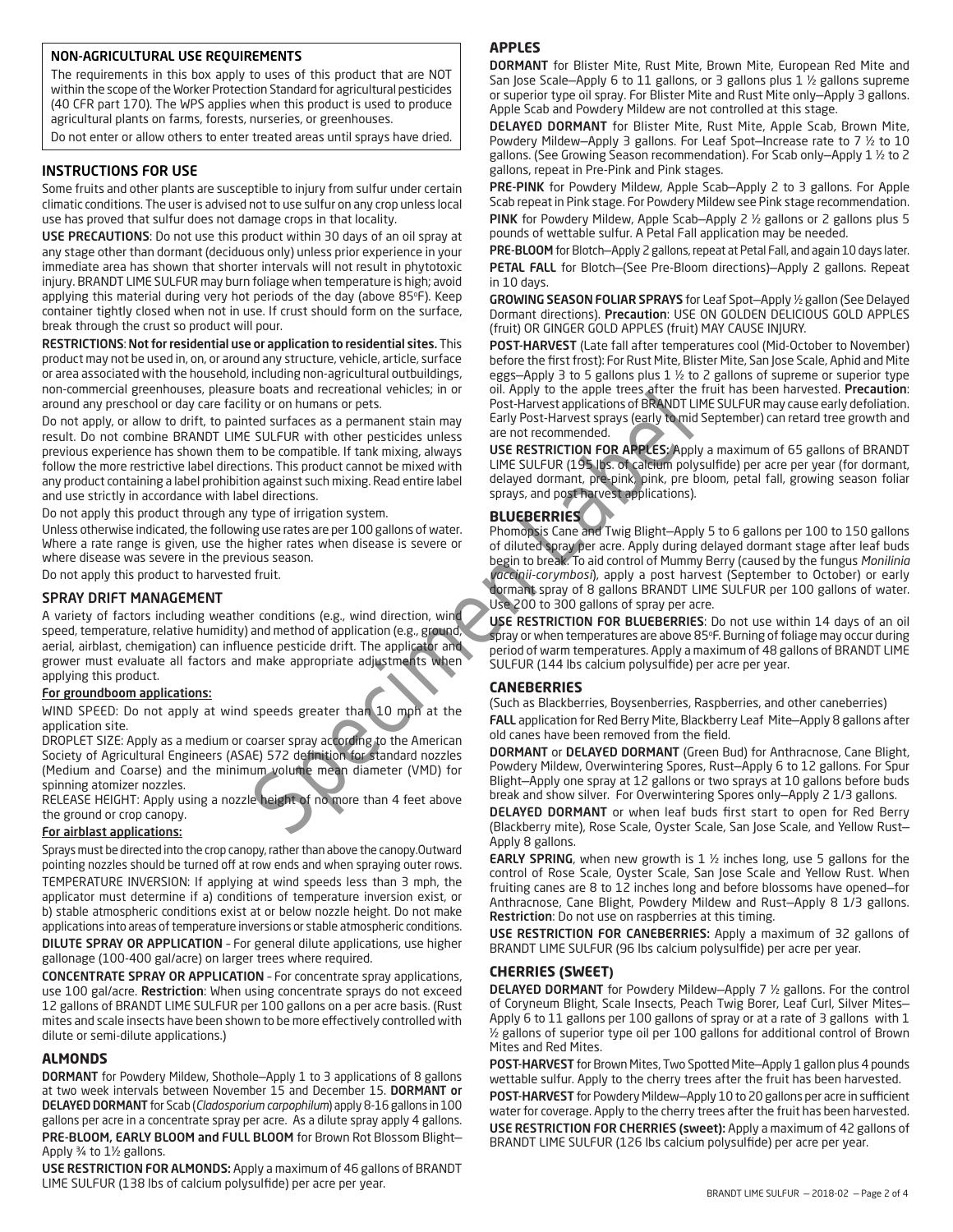# **CHERRIES (TART)**

DELAYED DORMANT for the control of Coryneum Blight, Scale Insects, Peach Twig Borer, Leaf Curl, Silver Mites—Apply 6 to 11 gallons per 100 gallons of spray or at a rate of 3 gallons with  $1 \frac{1}{2}$  gallons of superior type oil per 100 gallons for additional control of Brown Mites and Red Mites.

PRE-BLOOM, EARLY BLOOM and FULL BLOOM for Brown Rot Blossom Blight, Leaf Spot, Scab-Apply up to 3 sprays at 1 1/2 gallons.

LATE SEASON for Brown Rot (Fruit), Leaf Spot, Powdery Mildew-Use 1/2 gallon. Apply 3 to 5 sprays at weekly intervals until harvest.

POST-HARVEST for Brown Mites, Two Spotted Mite—Apply 1 gallon plus 4 pounds wettable sulfur. Apply to the cherry trees after the fruit has been harvested.

USE RESTRICTION FOR CHERRIES (tart): Apply a maximum of 42 gallons of BRANDT LIME SULFUR (126 lbs calcium polysulfide) per acre per year.

### **CITRUS**

Red Spider Mites—Apply 2 gallons when the mites appear. Thrips—Apply 2 gallons. Consult with your State Agricultural Experiment Station for recommendations. Rust Mites—JANUARY apply 1 ½ gallons. APRIL or MAY, AUGUST 15 to SEPTEMBER 15, and OCTOBER 15 to DECEMBER 15—Apply 7 ½ pints per 100 gallons. Tangerines should be sprayed during late winter and early spring (February 15 to April 15). Precaution: Early and Mid-Season citrus may be injured by BRANDT LIME SULFUR sprays during summer and early fall months. USE RESTRICTION FOR CITRUS: Apply a maximum of 40 gallons of BRANDT LIME SULFUR (120 lbs calcium polysulfide) per acre per year.

### **ORANGES (NAVEL and VALENCIA)**

For Flat Mite, Thrips, Light Infestations of Citrocola Scale—Apply 2 gallons in winter between January 1 and March 15, but before new shoots exceed ½ inch in length. Do not apply where heavy copper residues are present.

USE RESTRICTION FOR CITRUS (INCLUDING ORANGES - NAVEL AND VALENCIA): Apply a maximum of 40 gallons of BRANDT LIME SULFUR (120 lbs calcium polysulfide) per acre per year.

### **CURRANTS, GOOSEBERRIES**

BUD BREAK for Anthracnose—Apply 2 ½ gallons. Repeat 10 to 15 days later. Apply 3 pints at 10 day intervals after second spray if needed.

PRE-BLOOM and POST-BLOOM for Powdery Mildew-Apply 1 1/2 quarts.

USE RESTRICTION FOR CURRANTS AND GOOSEBERRIES: Apply a maximum of 40 gallons of BRANDT LIME SULFUR (120 lbs calcium polysulfide) per acre per year.

### **FRUIT TREES (BEARING)**

DORMANT for Overwintering Spores—Apply 3 ½ gallons. Restriction: Do not apply to apricots.

USE RESTRICTION FOR FRUIT TREES (BEARING): Apply a maximum of 46 gallons of BRANDT LIME SULFUR (138 lbs calcium polysulfide) per acre per year.

### **FRUIT TREES (NON-BEARING)**

CLUSTER BUD and PRE-BLOOM for Blotch, Powdery Mildew, Scab—Apply 2 ½ quarts. Restriction: Do not apply to apricots.

USE RESTRICTION FOR FRUIT TREES (NON-BEARING): Apply a maximum of 46 gallons of BRANDT LIME SULFUR (138 lbs calcium polysulfide) per acre per year.

### **GRAPES**

DORMANT for Phomopsis—Prior to bud swell, apply 15-20 gallons per acre in sufficient water for coverage. Spray to runoff.

During the DORMANT period for Powdery Mildew, Mealybugs—Apply 4 to 10 gallons per acre in sufficient water for coverage.

During the GROWING SEASON when new shoots are 4 to 6 inches long for Anthracnose, Powdery Mildew, Mealybugs—Apply 2 quarts in sufficient water for coverage. On mature foliage use 1 pint plus 4 pounds of wettable sulfur.

For LATER APPLICATIONS during the growing season for Powdery Mildew eradication—Apply 2 to 4 quarts plus 1 to 4 pounds wettable sulfur, plus ½ pint Sulforix Foliage Spray per 100 gallons. Apply 300 gallons of spray mix per acre for thorough coverage.

USE RESTRICTION FOR GRAPES: DO NOT apply after 5:00 a.m. or during the day when maximum temperatures are expected to exceed 85°F or sulfur burn may occur. Apply a maximum of 66 gallons of BRANDT LIME SULFUR (198 lbs calcium polysulfide) per acre per year.

### **HAZELNUTS**

Big Bud Mite – (Not for use in California) – Apply 12 gallons of product per acre in sufficient water for complete coverage of trees (a minimum of 100 gallons of water per acre). Apply when buds begin to open in the spring. USE RESTRICTION FOR HAZELNUTS: Apply a maximum of 40 gallons of BRANDT LIME SULFUR (120 lbs calcium polysulfide) per acre per year.

### **NECTARINES**

### EARLY WINTER and LATE DORMANT for Leaf Curl—Apply 6 gallons.

GROWING SEASON for Powdery Mildew—Apply 2 to 3 quarts when disease appears. For Brown Rot, Leaf Spot, Shothole—Use 2 quarts. Apply 3 to 5 times at weekly intervals until harvest.

USE RESTRICTION FOR NECTARINES: Apply a maximum of 39 gallons of BRANDT LIME SULFUR (117 lbs calcium polysulfide) per acre per year.

### **PEACHES**

DORMANT for Peach Leaf Curl, Scab, Shothole—Apply 10 to 12 gallons. For Leaf Curl only—Apply 6 to 8 gallons in full coverage spray. Apply after all leaves have fallen and before buds begin to swell. If Leaf Curl has been severe, two applications may be needed, the first in Early Dormant, the second in Delayed Dormant.

DORMANT or DELAYED DORMANT for Scale Insects, Silver Mites, Peach Twig Borers, Coryneum Blight, Aphids—Apply 6 to 11 gallons per 100 gallons spray or 3 gallons per 100 gallons with 1 ½ gallons superior type oil for additional control of Brown Mites and Red Mites.

DELAYED DORMANT for Powdery Mildew—Apply 7 ½ gallons at Green Tip, apply second spray at 4 to 5 gallons.

Restriction: DO NOT apply dormant spray to peaches immediately after or during periods of 5 days or more of unseasonably high temperatures if a sufficient number of dormant cold hours have occurred.

PRE-BLOOM, EARLY BLOOM and FULL BLOOM for Brown Rot Blossom Blight-Apply 3/4 to 1 1/2 gallons, one spray at each period if conditions require it.

SUMMER FOLIAGE SPRAYS for Powdery Mildew—Apply 1 ½ quarts. For Brown Rot, Powdery Mildew, Leaf Spot—Apply ½ to 1 gallon 3 to 5 times at weekly intervals until harvest. Avoid spraying during hot period of the day or during hot humid conditions. Spray only to the drip point, not to runoff, as excessive spray may cause injury.

USE RESTRICTION FOR PEACHES: Apply a maximum of 39 gallons of BRANDT LIME SULFUR (117 lbs calcium polysulfide) per acre per year.

### **PEARS**

DORMANT for Pear Leaf Blister Mite—Apply 5 to 7 gallons. May be combined with oils labeled for dormant use on pears.

a)<br>
Specific Scale -Apply 2 gallons in<br>
Specific Scale -Apply 2 gallons in<br>
Specific Scale -Apply 2 gallons in<br>
Specific and the SULFUR (117 lbs calcium polysu<br>
Specific are present.<br>
DORMANT for Pear Leaf Bhster Mite-<br>
NO DORMANT or DELAYED DORMANT to prevent Pear Scab infections and to aid in the control of hatching eggs and young nymphs of Green Apple Aphid, Rosy Aphid, and Pear Psylla and to control Scab, Powdery Mildew, San Jose Scale, Rust Mite, Pear Leaf Blister Mite, European Red Mite, and Brown Almond Mite—Apply 11 gallons.

DELAYED DORMANT for Pear Leaf Blister Mite, Rust Mite, European Red Mite, San Jose Scale, Pear Psylla —Apply 3 gallons plus 1 ½ gallons supreme or superior type oil. For Scab—Apply 6 gallons. Restriction: DO NOT use on d'Anjou, Comice or Seckle varieties after Delayed Dormant.

GREEN TIP TO FINGER BUD for Scab, Rust Mite, Powdery Mildew-Apply 6 gallons. CRACKED BUD for Scab, Powdery Mildew—Apply 5 gallons.

CLUSTER BUD for Scab, Powdery Mildew—Apply 2 ½ gallons.

FINGER BUD for Scab, Powdery Mildew—Apply 2 gallons.

PETAL FALL for Scab, Powdery Mildew—Apply 3 gallons.

GROWING SEASON FOLIAR SPRAYS for persistent Powdery Mildew—Apply 1 2/3 quarts throughout the growing season as needed. For concentrate sprays follow State Agricultural Experiment Station recommendations.

POST-HARVEST (Early to Mid-September): For Rust Mite, Pear Leaf Blister Mite—Apply 4 gallons plus ¾ gallon supreme or superior type oil, OR 11 gallons with no oil, OR 2 gallons plus 4 pounds of wettable sulfur. Apply to the pear trees after the fruit has been harvested.

POST HARVEST (Late fall after temperatures cool (mid-October to November) before the first frost): For Scale Insects, Pear Psylla, Aphid and Mite Eggs, Pear Leaf Blister Mite—Apply 3 to 5 gallons plus 1 ½ to 2 gallons of supreme or superior type oil. For Bud Mite (Pacific Coast States)—Apply when mites first penetrate under bud scales. Apply to the pear trees after the fruit has been harvested. Restrictions: DO NOT allow Post Harvest sprays to drift to adjacent apple orchards as defoliation may occur. Oils must not be used with BRANDT LIME SULFUR except as indicated above. DO NOT apply oil after lime sulfur sprays as injury may occur. Allow a minimum of 10 days between a Delayed Dormant oil application and a later lime sulfur application. DO NOT apply BRANDT LIME SULFUR if oil has been applied after Delayed Dormant. Allow 30 days between oil and lime sulfur sprays in the growing season, as injury may occur. Use only on lime sulfur tolerant varieties. Drought, cold and high temperatures, and other conditions may weaken trees. DO NOT apply BRANDT LIME SULFUR or oils to trees in weakened condition.

USE RESTRICTION FOR PEARS: Apply a maximum of 68 gallons of BRANDT LIME SULFUR (204 lbs calcium polysulfide) per acre per year.

### **PECANS**

GROWING SEASON for Yellow Pecan Aphids and Mites (*Tetranychidae* and *Eriophyidae*)—Apply 1 gallon. For mature trees apply as a full coverage spray using 200 to 400 gallons of spray per acre (2 to 4 gallons BRANDT LIME SULFUR per acre). For concentrate sprays apply 2 to 4 gallons per acre. Thorough coverage is essential for control. For Yellow Aphids—Spray as needed to prevent excessive honeydew buildup. For Mites—Spray when infestation is first noticed. USE RESTRICTION FOR PECANS: Apply a maximum of 70 gallons of BRANDT LIME SULFUR (210 lbs calcium polysulfide) per acre per year.